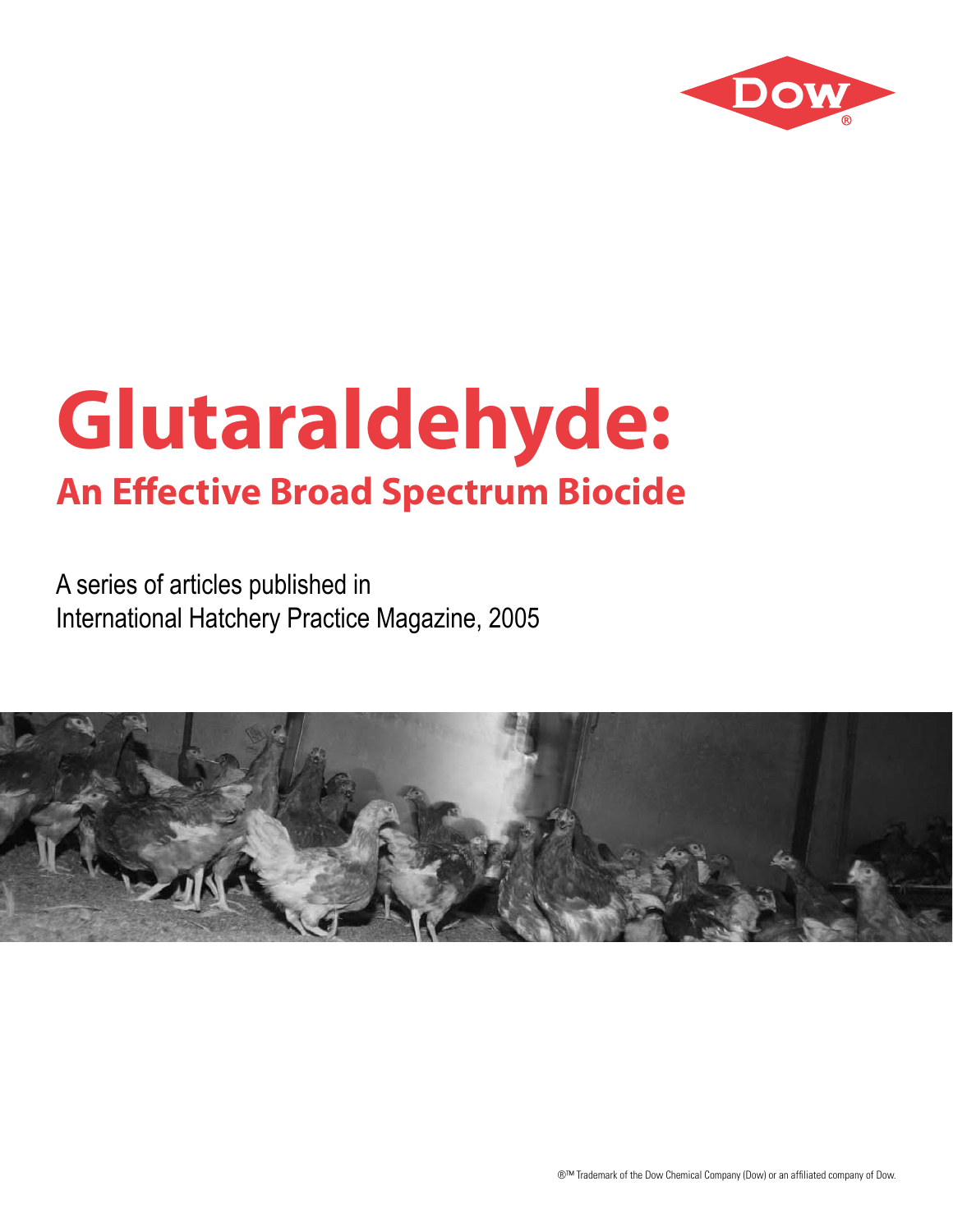### **1. General Perspectives**



Glutaraldehyde is marketed by The Dow Chemical Company under several trade names in a wide range of applications from leather tanning, photography, paper, water treatment, oil field, food manufacture, cosmetics, cleaners and high level disinfection of medical instrumentation to animal husbandry. The hazards of glutaraldehyde are well documented in safety data sheets, trade literature and public databases. Clear guidance on the risks to users of glutaraldehyde based products is given in the literature to eliminate or reduce and control exposure. Without exposure there can be no risk.

### **No carcinogenic properties**

Glutaraldehyde belongs to the aldehydes chemical class whose properties clearly differ. Unlike formaldehyde, all available long term animal data clearly show that glutaraldehyde is not carcinogenic. Several regulatory and advisory agencies have set occupational exposure limits for glutaraldehyde. Users must ensure that any exposure does not exceed the limit applicable. However, a limit per se does not prevent the use of glutaraldehyde based products in any application. Use as a high level disinfectant on medical devices has led to cases of eye, nasal, respiratory and skin irritation and dermal sensitisation, primarily due to poor control of exposure following spills. In some cases, occupational asthma has been reported, although the available data do not suggest that exposure up to the limit value induces such effects. Products based on glutaraldehyde are effective against Gram positive and Gram negative bacteria, fungi, and a variety of viruses (including infectious bursal disease, porcine reproductive and respiratory syndrome virus, hog cholera virus, human corona virus, Newcastle disease virus, avian reovirus, avian rotavirus and strains of avian influenza virus). This wide spectrum of biocidal activity supports the many diverse applications.

In animal husbandry, glutaraldehyde products should be applied for a five minute contact time. Such uses may have wide and variable temperature fluctuations, and any biocide will function less effectively

at low temperatures. However, glutaraldehyde retains wide spectrum efficacy even at low temperatures, although contact times may need to be extended slightly. Glutaraldehyde is readily biodegradable. Products containing <50% glutaraldehyde are not classified as dangerous to the environment and at the concentrations likely to be discharged (5ppm or less), are not detrimental to the performance of municipal sewage treatment plants. The wide applications of glutaraldehyde have received many regulatory agency approvals following detailed review of the available data. These agencies include the USEPA and FDA, German BGVV, EU Commission, French Repression des Fraudes, and several country specific regulatory schemes by application. Glutaraldehyde is also notified for the EU Biocidal Products Directive. Such approvals for Dow products only reflect the markets into which it sells glutaraldehyde. Other agencies may not list glutaraldehyde for certain applications, but this may simply reflect the fact that no application has been made by Dow for these various listings.

### **Suitable for approval**

A recent very detailed review (www.vyh.fi/eng/environ/risk/biocid/pilot. htm) of all available data by the Finnish Environment Institute for the EU Commission has concluded that glutaraldehyde is a suitable biocide for approval via the EUBiocidal Products Directive. The final project report is publicly available. Glutaraldehyde and products based upon it are, therefore, very effective, have widespread regulatory approvals, and a wealth of data to support them. Further information on these applications can be found at www.dowbiocides.com or via Dow's sales organisation.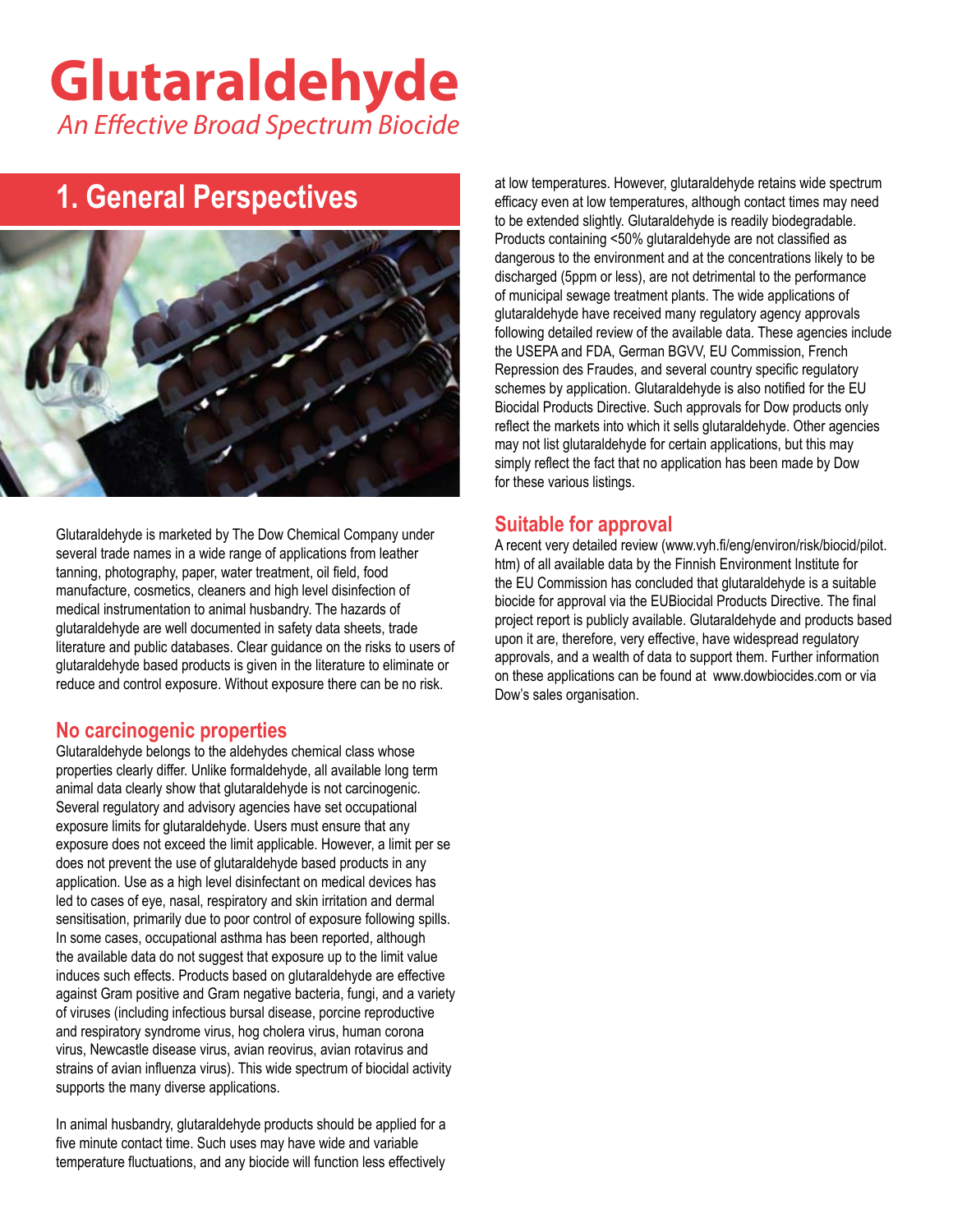### **2. Protective Equipment**



Glutaraldehyde is used in animal husbandry and a variety of agricultural settings for sanitisation and disinfection purposes. The hazards of glutaraldehyde are well known and are readily available from safety data sheets, trade literature and public databases. The risks of exposure to these hazards can be minimised by both correct application and if proper protective equipment is utilised. When using glutaraldehyde solutions in animal housing facilities, vapour and/or aerosol may cause skin, eye, and respiratory tract irritation and the possibility of asthma like respiratory reactions. Skin sensitisation may also occur in some sensitive individuals. The correct choice and use of protective equipment will therefore decrease the risk of exposure thereby protecting the skin, eyes, and respiratory tract.

### **Respiratory protection**

To prevent exposure to the respiratory tract, a full face respirator should be worn during sanitisation/disinfection activities which could create aerosol or vapour. The full face respirator not only protects the respiratory tract, but provides protection for the eyes and facial skin as well.

### **Skin protection**

Glutaraldehyde in contact with skin, especially that which is trapped against the skin by clothing or gloves, is more likely to cause irritation. Thus glutaraldehyde should be kept off the skin by wearing protective clothing.

Such preferred clothing should include:

- Shirts with long sleeves and high necks.
- Long trousers made of nitrile or butyl rubber.
- Boots made of a rubber-type material and not from leather to prevent soaking of the feet in glutaraldehyde solution.
- Gloves that are long enough to extend up the arm

 to protect the forearm or clothing from splashes and seepage. Gloves must be inspected for tears or holes prior to use and should never be reused. Nitrile rubber and butyl rubber are suitable. Polyethylene gloves may only be used after dilution of the glutaraldehyde solution. Latex gloves are not recommended. Neoprene and poly-vinyl chloride (PVC) gloves are not acceptable because they absorb and retain glutaraldehyde. All clothing must be removed immediately if glutaraldehyde begins to soak through the material.

### **Eye and face protection**

Glutaraldehyde solutions with concentrations of 2% and greater will produce severe, irreversible eye injury. Lower concentrations may also cause severe irritation. The following are recommended:

- Chemical splash goggles if not using a full face respirator. Safety glasses, even with sideshields, do not provide adequate protection of the eyes.
- A full face shield should be worn over the splash goggles if not using a full face respirator.

Additional information on protective equipment and precautions for safe use of glutaraldehyde can be found at: www.dowbiocides.com, via your service provider, or The Dow Chemical Company Customer Service Center (+800-3694-6367, or +32-3-450-2240).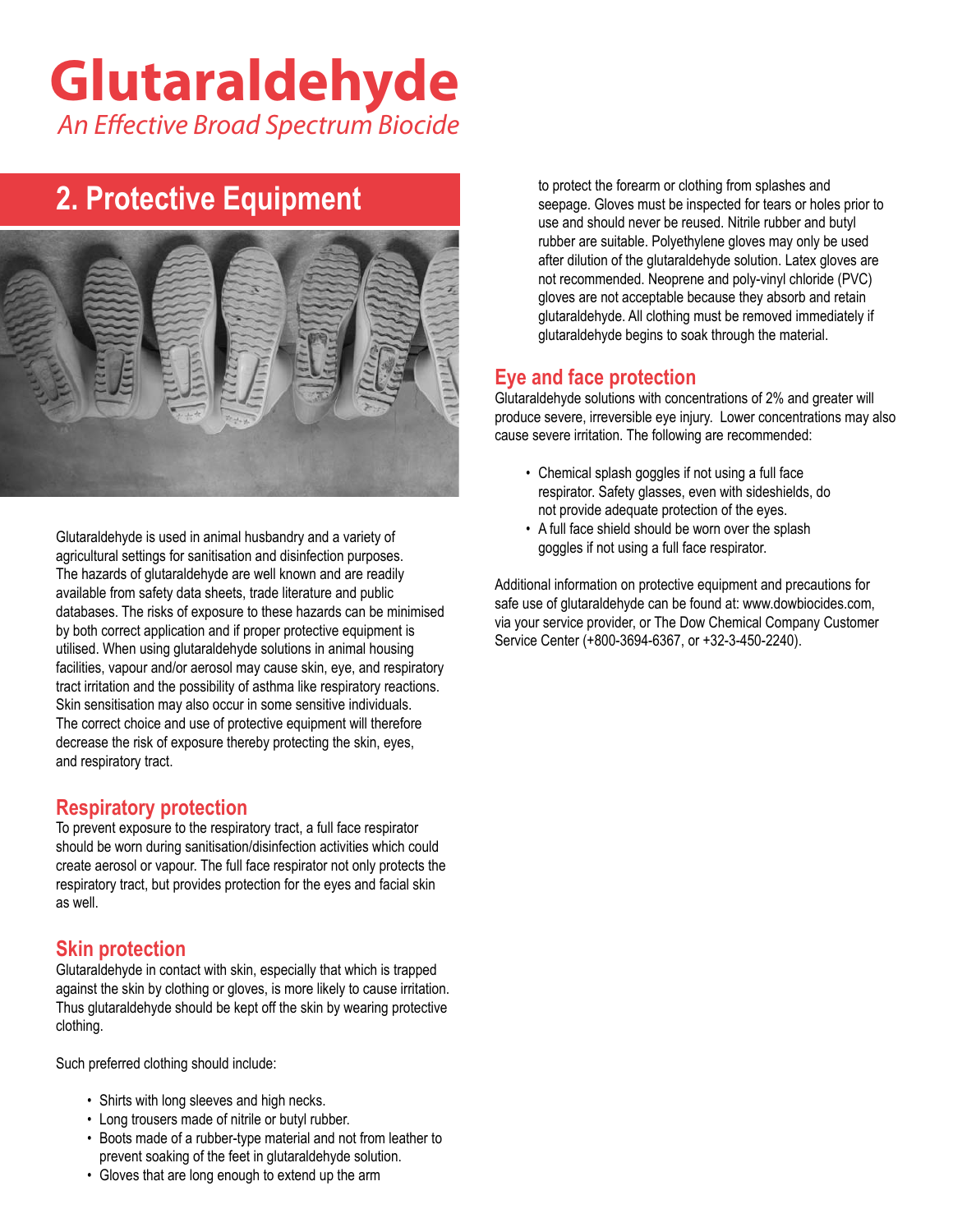### **3. Misconceptions**



Glutaraldehyde and formaldehyde based products are used in animal husbandry and a variety of agricultural settings for sanitisation and disinfection purposes. The active biocide, glutaraldehyde, is frequently confused with the chemical formaldehyde. Although glutaraldehyde and formaldehyde belong to the same chemical class 'aldehyde', their chemical and toxicological properties are significantly different. Formaldehyde has recently been confirmed as a carcinogen (International Agency for Research on Cancer (IARC), class1). Glutaraldehyde does not contain formaldehyde, nor does it release formaldehyde, even after prolonged storage under adverse conditions. All current data show that glutaraldehyde is not a carcinogen.

#### **Not a carcinogen**

Glutaraldehyde is not classified as a carcinogen by the European Union or the United States Environmental Protection Agency classification systems and has not been evaluated by IARC. Although glutaraldehyde and formaldehyde belong to the same class of chemicals (aldehydes) they are not the same, nor does glutaraldehyde ever release or become formaldehyde. This concept of similar chemical class with significant chemical differences can best be illustrated by the common alcohols, ethanol and methanol. Both chemicals belong to the chemical class of 'alcohols'. Ethanol, the form of alcohol in alcoholic drinks, is safe for consumption. Methanol, however, when similarly consumed causes blindness. Thus, any similarity in chemical structure or name does not necessarily equate to similarity of health effects. This concept is discussed in greater detail below for glutaraldehyde and formaldehyde.

#### **Different toxicological profile**

Allergic contact dermatitis in susceptible individuals can be caused by exposure to formaldehyde and glutaraldehyde. However, when such individuals are exposed to glutaraldehyde, no cross sensitisation to formaldehyde occurs. Glutaraldehyde is not covered by any governmental formalde-hyde release standards or restrictions,

thus formaldehyde-related requirements are not applicable to glutaraldehyde users. Since governmental requirements are subject to change, it is advised that the user be familiar with all applicable governmental requirements. The table compares the major hazard effects of glutaraldehyde and formaldehyde. The concentrations of glutaraldehyde required to cause these effects are well above the in-use concentrations (typically 0.1-0.25% active) applied in animal housing. Additional information on glutaraldehyde and its use in animal housing can be found via your service provider.

| Physical form<br>Carcinogen<br>Skin sensitiser<br>Corrosive: | Formaldehyde<br>Gas<br>Yes<br>Yes                                                                                           | Glutaraldehyde<br>Liquid<br>No.<br>Yes                                                                          |
|--------------------------------------------------------------|-----------------------------------------------------------------------------------------------------------------------------|-----------------------------------------------------------------------------------------------------------------|
| To skin<br>To metal<br>Precautions:                          | Yes at $>25\%$<br>No                                                                                                        | Yes at $>40\%$<br>No.                                                                                           |
| Inhalation<br>Eye contact<br>Dermal contact                  | Harmful if inhaled<br>Causes eye damage<br>Dilute solutions<br>cause skin irritation.<br>Higher levels cause<br>skin burns. | Harmful if inhaled<br>Causes eye damage<br>5-44% causes cause<br>skin irritation.<br>>45% causes<br>skin burns. |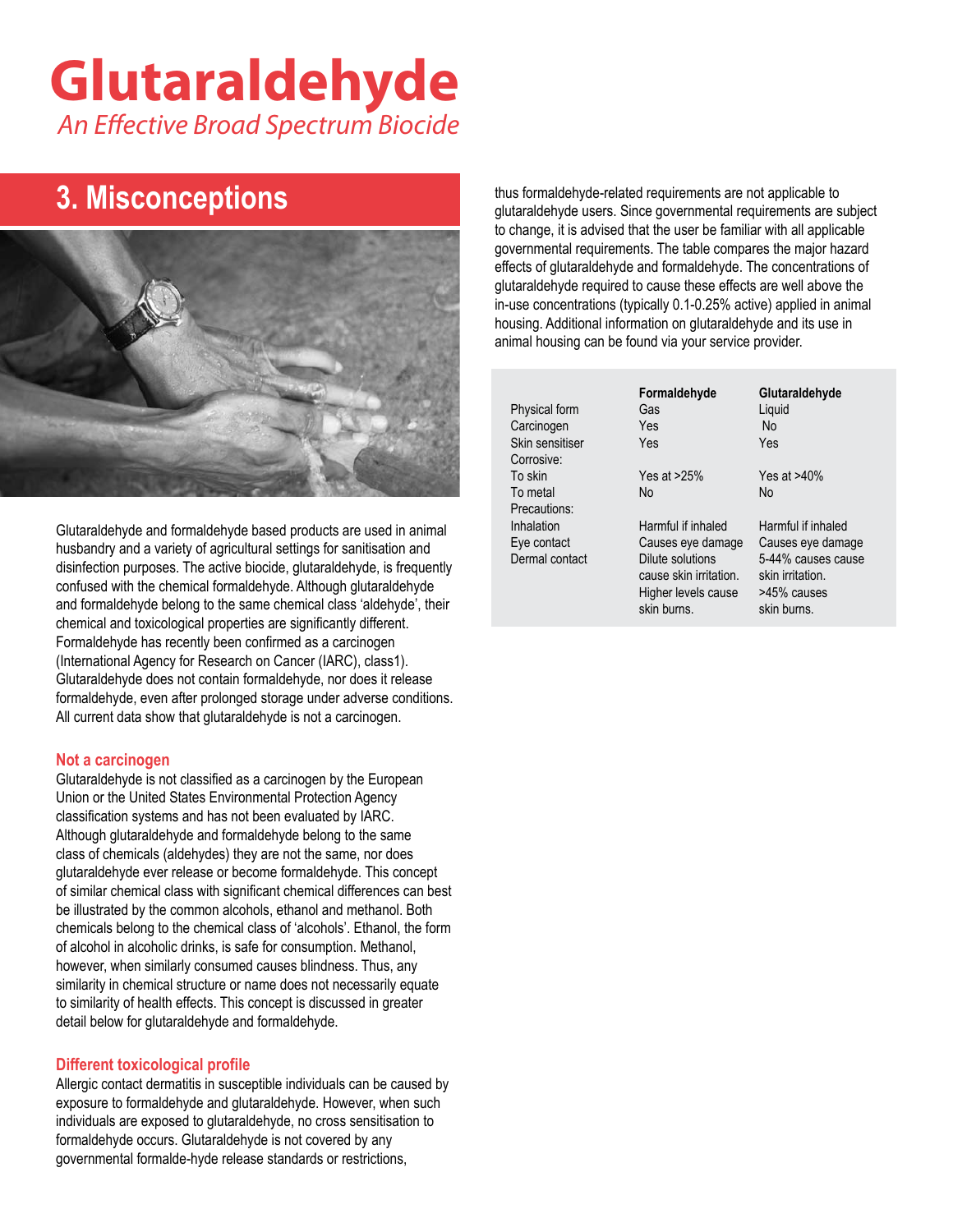### **4. Efficacy of sanitisers on the farm**



Glutaraldehyde is a potent and broad spectrum antimicrobial agent which can be used in many animal housing applications. Glutaraldehyde is a non-oxidiser; unlike oxidising agents, such as household bleach, non-oxidisers do not corrode metal surfaces. Glutaraldehyde remains active longer than a typical oxidising biocide, although, as with any chemical reaction, the rate of kill slows as the temperature drops. However, during normal use and application rates (1,000-2,500ppm active for five minutes), sanitisers based upon glutaraldehyde remain effective as long as the treated surfaces remain wet.

### **A clean environment**

In farms, sanitisers are applied to surfaces that can harbour pathogenic micro-organisms to maintain a microbiologically 'clean' environment. Sanitation of a facility (99.9%kill) is performed when the animals are absent and the dirt has been removed from surfaces to be treated, usually with high pressure water sprays. Surface efficacy tests (1) have shown that the application of sanitisers at an active glutaraldehyde concentration of 1000ppm (0.1%) kills almost all of the tested bacteria species shown in Table 1 (>1,000,000 living cells/mL) within five minutes at  $T = 25^{\circ}$ C.1000ppm of glutaraldehyde is efficacious against all of the tested bacteria under the representative conditions of this test. Glutaraldehyde based sanitisers are also effective against the viruses that are shown in Table 2 (1000ppm active, five or 10 minute contact time at 25°C) (2). Complete elimination of the virus (>99.99% reduction) is required to pass the test. Glutaraldehyde based sanitisers at 1000ppm exceed this requirement and are virucidal against all of the viruses tested. Sanitation treatment required to kill the foot and mouth disease Virus Type A has also been investigated according to the US Environmental Protection Agency guidelines for determining virucidal efficacy. At 37°C and a 10 minute contact time with 500ppm active, glutaraldehyde based sanitisers are virucidal. At lower temperatures (25°C), a longer contact time of 30 minutes is required for complete inactivation of the virus.

### **Table 1. Efficacy data against bacteria.**

| <b>Tested Bacteria Species</b> | ATCC#<br>Reference | Control<br><b>CFU/carrier</b> | 1000ppm GA<br><b>CFU/carrier</b> | Reduction (%) |
|--------------------------------|--------------------|-------------------------------|----------------------------------|---------------|
| Clostridium perfringens<br>1.  | 13124              | 5.3 X 10 <sup>5</sup>         | $ND^*$                           | >99.99        |
| Enterobacter aerogenes<br>2.   | 13048              | 6.1 X 10 <sup>4</sup>         | <b>ND</b>                        | >99.99        |
| Haemophilus parasuis<br>3.     | 19417              | 4.6 X 10 <sup>4</sup>         | <b>ND</b>                        | >99.99        |
| Mycoplasma gallisepticum<br>4. | 15302              | $5.1 \times 10^{4}$           | <b>ND</b>                        | >99.99        |
| Mycoplasma synoviae<br>5.      | 25204              | $1.7 \times 10^{5}$           | <b>ND</b>                        | >99.99        |
| Pasteurella multocida<br>6.    | 8747               | $2.0 \times 10^{5}$           | <b>ND</b>                        | >99.99        |
| Salmonella enteritidis<br>7.   | 13076              | 5.9 X 10 <sup>5</sup>         | 66                               | >99.98        |
| Streptococcus suis<br>8.       | 43765              | $9.1 \times 10^{4}$           | <b>ND</b>                        | >99.99        |
| Escherichia coli<br>9.         | 8739               | $2.3 \times 10^{5}$           | <b>ND</b>                        | >99.99        |
| 10. Salmonella pullorum        | 10398              | 4.7 X 10 <sup>6</sup>         | <b>ND</b>                        | >99.99        |
| 11. Salmonella typhi           | 6539               | $3.0 \times 10^{5}$           | <b>ND</b>                        | >99.99        |
| 12. Pseudomonas aeruginosa     | 15442              | $3.5 X 10^6$                  | <b>ND</b>                        | >99.99        |
| 13. Staphylococcus aureus      | 6538               | 2.7 X 10 <sup>6</sup>         | <b>ND</b>                        | >99.99        |
| 14. Klebsiella pneumoniae      | 4352               | $3.2 \times 10^6$             | <b>ND</b>                        | >99.99        |

Glutaraldehyde, in combination with other actives, is also employed for sanitation. Glutaraldehyde and its blends are efficacious against all microbes including fungus (yeast and moulds). Testing with spores and hyphae of Aspergillus fumigatus has shown reduction in fungal counts by more than 99.99% (3). Farm sanitisers based on glutaraldehyde, therefore, remain the best choice for animal housing hygiene.

### **Table 2. Efficacy data against viruses.**

| <b>Tested Virus Species</b>                 | <b>ATCC# Reference</b>        | <b>Control titre</b> | Reduction (%) |
|---------------------------------------------|-------------------------------|----------------------|---------------|
| Avian Reovirus<br>1                         | Strain Uconn 11333            | 4.0X10 <sup>5</sup>  | >99.99        |
| <b>Avian Rotavirus</b><br>$\mathcal{P}$     | Strain AVR-1 (Nagareja)       | 4.0X10 <sup>6</sup>  | >99.99        |
| Canine parvovirus<br>3.                     | Strain CPV MLV (Cornell)      | 1.0X10 <sup>6</sup>  | >99.95        |
| Infectious bronchitis<br>4.                 | Baudette Strain, ATCC VR-135  | 1.6X10 <sup>6</sup>  | >99.999       |
| Pseudorabies virus<br>5                     | Aujeszky Strain, ATCC, VR-135 | 1.6X10 <sup>5</sup>  | >99.99        |
| Transmissible gastroenteritis<br>6.         |                               |                      |               |
| virus, Purdue strain                        | ATCC VR-763                   | 1.6X10 <sup>5</sup>  | >99.99        |
| Infectious bursal disease<br>7 <sub>1</sub> | <b>Lukert Strain</b>          | $1.0X10^{6}$         | >99.95        |
| Avian Influenza<br>8                        | ATCC VR-799                   | 1.0X10 <sup>6</sup>  | >99.999       |
| Avian Influenza                             | ATCC VR-740 (H6N2)            | 5.9X10 <sup>6</sup>  | >99.999       |
| 9. Newcastle disease                        | ATCC VR-109                   | $1.0X10^{6}$         | >99.999       |
| 10. Porcine Reproductive                    | <b>TN-Strain</b>              | 1.0X10 <sup>6</sup>  | >99.999       |
| <b>Respiratory Syndrome</b>                 |                               |                      |               |
| 11. Hog Cholera = HC                        | <b>NTU-076</b>                | 3.1X10 <sup>6</sup>  | >99.999       |
| 12. Avian laryngotracheitis                 | SPAFAS #490701                | 3.1X10 <sup>5</sup>  | >99.99        |
| 13. Marek's disease virus                   | <b>ATCC VR-2175</b>           | $1.6X10^{5}$         | >99.99        |
| 14. Human Corona virus                      | ATCC VR-740                   | 3.1X10 <sup>5</sup>  | >99.99        |

For more information on the appropriate products for each type of application, please contact your sanitiser supplier.

(1) EPA sanitiser Test for Non-Food Contact Surfaces with hard water on wood carrier. DIS/TSS-10 USEPA, Office of Pesticide Programs, 1976.

(2) EPA Guidelines for determining the virucidal efficacy of disinfectants intended for use on dry inanimate surfaces: USEPA Pesticide Assessment Guidelines, Subdivision G: Product Performance, 1982, Sect. 91-30, pp 72-76.

(3) EPA sanitiser Test for Non-Food Contact Surfaces with hard water on carriers. DIS/TSS-10 USEPA, Office of Pesticide Programs, 1976.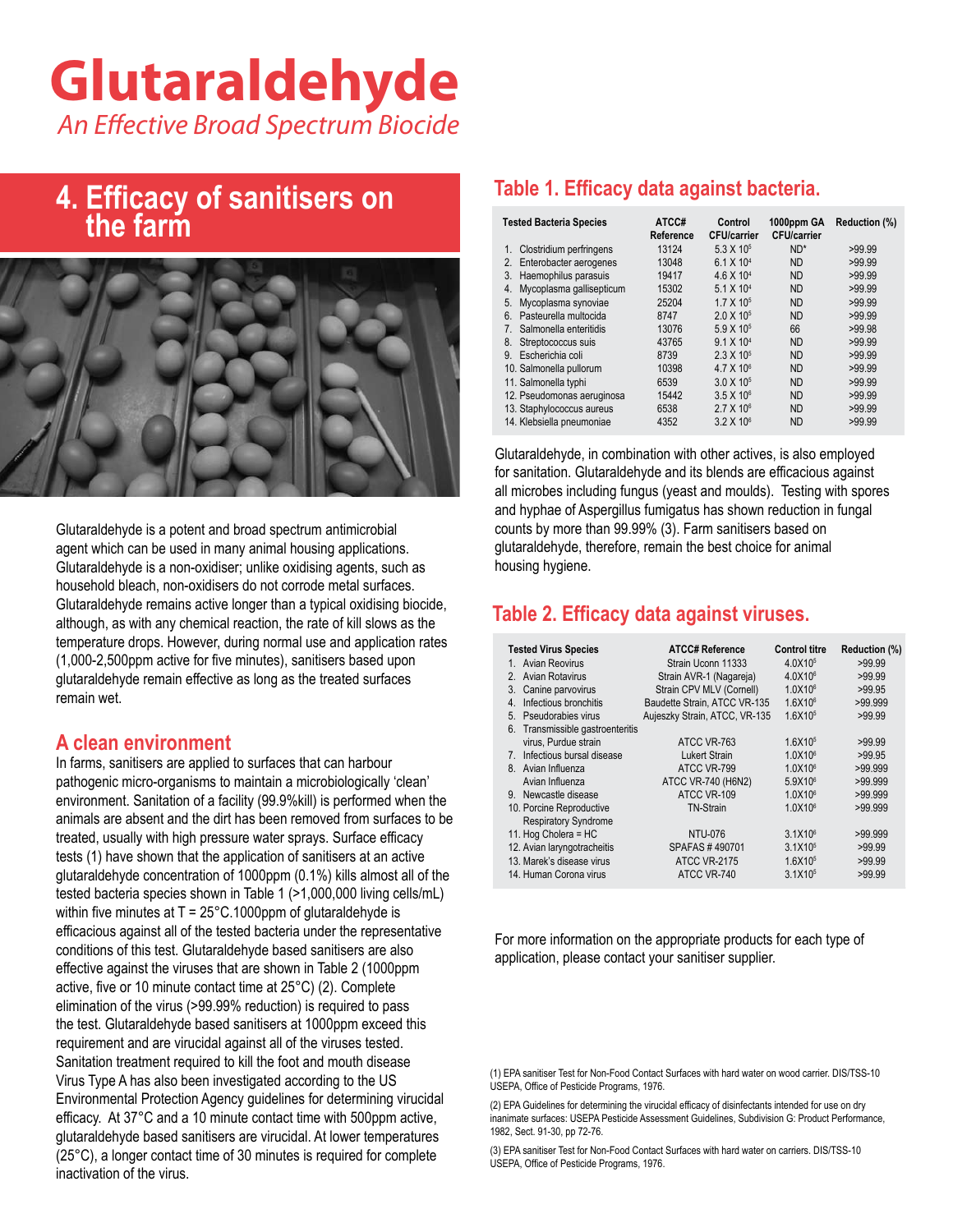### **5. Biocidal Products Directive**



The European Biocidal Products Directive (BPD) aims to harmonise the authorisation of products designed to destroy, deter, render harmless, prevent the action of or otherwise exert a controlling effect on any harmful organism by chemical or biological means. It was published in April 1998 and became effective in Member States in May 2000.Since then several Review Regulations have been published providing guidance and tools.

#### **Pilot project set up**

To help stakeholders understand the complexities and workability of the BPD and to enable areas of conflict to be resolved, the European Commission set up a Pilot Project which took two biocides through the full registration process. The biocides selected were glutaraldehyde (Union Carbide (Europe) SA, a subsidiary of The Dow Chemical Company) and tebuconazole (Bayer AG). The final Commission report was published in December 2001. Only select market applications were evaluated. Glutaraldehyde was assessed as a biocide in recirculating cooling water systems and paper slimicide applications and the Finnish Environmental Institute (FEI) acted as the European Competent Authority. All data on glutaraldehyde were reviewed which took over two years. In some cases, new data were generated either to replace non-GLP (Good Laboratory Practice) compliant data, or to improve and support the risk assessment models required by the BPD. A major conclusion of this extensive review was that: "there was no convincing evidence showing glutaraldehyde to be a respiratory sensitiser and, therefore, the classification should be modified and R42 removed". This conclusion was drawn from review of three extensive published human cohort studies on the production of glutaraldehyde and on its use as a cold instrument sterilant in hospitals. The review also included other published but anecdotal case reports alleging occupational asthma from glutaraldehyde exposure, and unpublished and unconfirmed reports submitted to the UK SWORD (Surveillance of Work Related and Occupational Respiratory Disease) voluntary surveillance scheme of respiratory disease.

The case reports and SWORD reports were not included in the overall conclusion assessment as the studies were considered by the FEI to be of poor study quality, thereby having poor reliability scores; a high reliability score is required for data to be considered relevant for compliance with the BPD. The review of the human cohort studies and the FEI view on classification and labelling does not, in the short term, impact current classification of either glutaraldehyde or glutaraldehyde based products. However, the review does show that current products formulated with glutaraldehyde can be used safely and effectively together with the support and guidance from formulators.

#### **Clear support**

Whilst the Pilot Project did not directly assess the application of glutaraldehyde as a sanitiser in animal husbandry the data gathered allow clear extrapolation to support this use. A dossier submission for this application is not expected until sometime in 2007. Based upon these data, the Pilot Project Review and the experience of formulators of glutaraldehyde based animal sanitation products, users can be confident that such products are both efficacious and safe for their intended use when used as directed. For further information on the safety and efficacy of sanitation products please contact your service provider.

References are available from the authors upon request.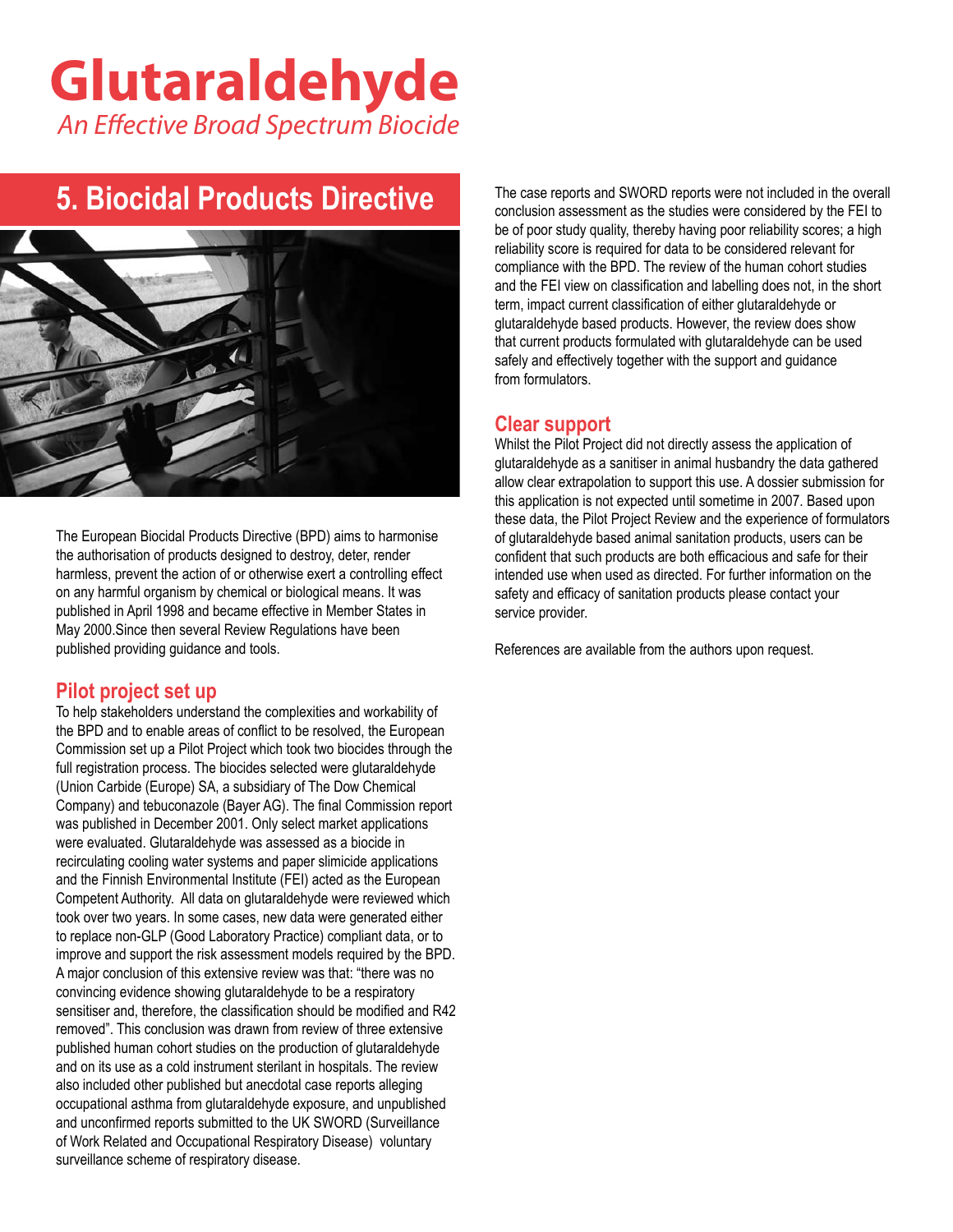### **6. Potential Corrosivity**



Glutaraldehyde is supplied in a range of concentrations in aqueous solution. The classification and labelling of these solutions is dictated obdition: The elabormetric individually of these solutions is distanced<br>by Annex I of the European Dangerous Substances Directive (DSD<sup>1</sup>). 50% olutarald This classification, as it relates only to corrosivity and irritancy is shown in Table 1. Corrosive substances cause burns to skin and can cause blindness. Irritant substances cause less severe and reversible effects. A substance corrosive to skin is not necessarily corrosive to metals (see below for the classification criteria). Animal housing sanitation products containing glutaraldehyde are currently classified and labelled under the EU Dangerous Preparations Directive (DPD<sup>2</sup>). Thus, they must be classified and labelled as corrosive if they contain at least 10% active glutaraldehyde. In the future, they will be classified via the regulatory compliance process of the EU Biocidal Products Directive, (BPD<sup>3</sup> ).

### **Classification based on data**

Industry data on the corrosivity of aqueous solutions of glutaraldehyde clearly show that the criteria for classification as R34 are not met in the standard animal model method (OECD 404<sup>4</sup>) at concentrations at or below approximately 40% (Table 2). These data were submitted to the European Commission Working Party on Classification, Packaging and Labelling in 1998. Although receipt of the data was acknowledged, no changes to the official classification of glutaraldehyde in Annex I of the DSD have been made. Consequently, suppliers and formulators are not at liberty to use these available data.

#### **Table 2. Classification as supported by animal data.**

| Glutaraldehyde | <b>Effect after four hours</b>                                                      | Corrosivity criteria*          | <b>Classification</b>                                     | June 1992, 1-29.                                                                                                                                                     |
|----------------|-------------------------------------------------------------------------------------|--------------------------------|-----------------------------------------------------------|----------------------------------------------------------------------------------------------------------------------------------------------------------------------|
| (% active)     |                                                                                     | met? $(Y/N)^*$<br>Annex VI DSD |                                                           | <sup>2</sup> Directive 1999/45/EC. EU Official Journal L 200,<br>vol 42,30th July 1999, 1-68.                                                                        |
| 50%            | Full depth necrosis (also at one hour)                                              |                                | R <sub>34</sub> – Corrosive                               | <sup>3</sup> Directive 98/8 EC. EU Official Journal L123 vol 41,<br>24th April 1998, 1-63.                                                                           |
| 45%<br>25%     | Multiple foci of necrosis.<br>Moderate erythema and oedema. No full depth necrosis. | N                              | R <sub>34</sub> – Corrosive<br>R <sub>38</sub> - Irritant | <sup>4</sup> OECD Guidelines for Testing of Chemicals.                                                                                                               |
| 10%            | Moderate erythema and minor oedema.                                                 | Ν                              | R <sub>38</sub> - Irritant                                | Organisation for Economic Cooperation and Development.                                                                                                               |
| 2%             | Minor erythema and oedema                                                           | N                              | R <sub>38</sub> - Irritant                                | Method no 404. Acute dermal irritation/corrosion.                                                                                                                    |
| 1%             | Minor ervthema                                                                      | N                              | Not classified as<br>irritant to skin                     | <sup>5</sup> Recommendations on the transport of dangerous goods.<br>Model Regulations. Thirteenth revision edition.<br>Volume L. Hoited Nations New York and Geneva |

#### **Corrosive effects on metals**

Transport classification of products<sup>5</sup> also takes into account the corrosivity of substances to aluminium and steel; a corrosion rate of 6.25mm per year must occur for the substance/preparation to be considered corrosive for transport.

#### **Table 1. Corrosivity and irritancy classification.**

| Glutaraldehyde<br>concentration | <b>Classification</b><br>symbol and risk            | <b>Risk phrase</b><br>numbers and text                                                                             |
|---------------------------------|-----------------------------------------------------|--------------------------------------------------------------------------------------------------------------------|
| $\geq 10$<br>$\geq$ 2-<10       | C, (corrosive), R34<br>Xn, (harmful)<br>R37/38, R41 | R <sub>34</sub> – Causes burns<br>$R37/38$ – Irritating to<br>respiratory system and skin<br>R41 - Risk of serious |
| $≥0.5 - < 2$                    | Xi, (irritant)<br>R36/37/38                         | damage to eyes<br>$R36/37/38$ – Irritating to<br>eyes, respiratory system and skin                                 |

Tests performed in the late 1970s on the standard steel and aluminium grades required for classification clearly showed that even ctive (DSD<sup>-</sup>). 50% glutaraldehyde caused only minimal corrosion of aluminium (0.022-0.18mm/year), negligible corrosion to copper (0.005mm/year) and no detectable corrosion of steel. In view of these differences, aluminium is not recommended for containers intended for longterm storage of concentrated glutaraldehyde. Dilute solutions of glutaraldehyde based products are often used to sanitise the wheels, wheel arches and chassis of vehicles upon leaving a farm, particularly in cases where transport restrictions are in place (for example due to foot and mouth disease outbreaks). ' The data above indicate that the use of these glutaraldehyde solutions neither contributes to the corrosion of metallic vehicle parts nor shortens the life expectancy of such vehicles. Data also show high concentrations of aqueous glutaraldehyde do not corrode 'plastic' components that might also be found under vehicles. When handling glutaraldehyde based sanitation products, formulators and end users must wear personal protective safety equipment and take appropriate precautions to prevent unnecessary and potentially harmful skin, eye, and respiratory exposures. Glutaraldehyde, however, has negligible effect on metal and non-metal vehicle parts and can be readily used for vehicle sanitation. deste betton

For further information please consult your service provider.

#### **References**

glutaraldehyde Effect after four hours Corrosivity criteria<sup>s cri</sup>teria<sup>s cri</sup>teria<sup>s cri</sup>teria<sup>s cri</sup>teria<sup>s cr</sup>iteria<sup>s cr</sup>iteria<sup>s cr</sup>iteria<sup>s cr</sup>iteria<sup>s cr</sup>iterias criteria criteria criteria criteria criteria criteria vol 42,30th July 1999, 1-68. 1 Directive 92/32/EEC. EU Official Journal L154, 5th June 1992, 1-29. 24th April1998, 1-63.

Volume I. United Nations New York and Geneva. Method no 404. Acute dermal irritation/corrosion.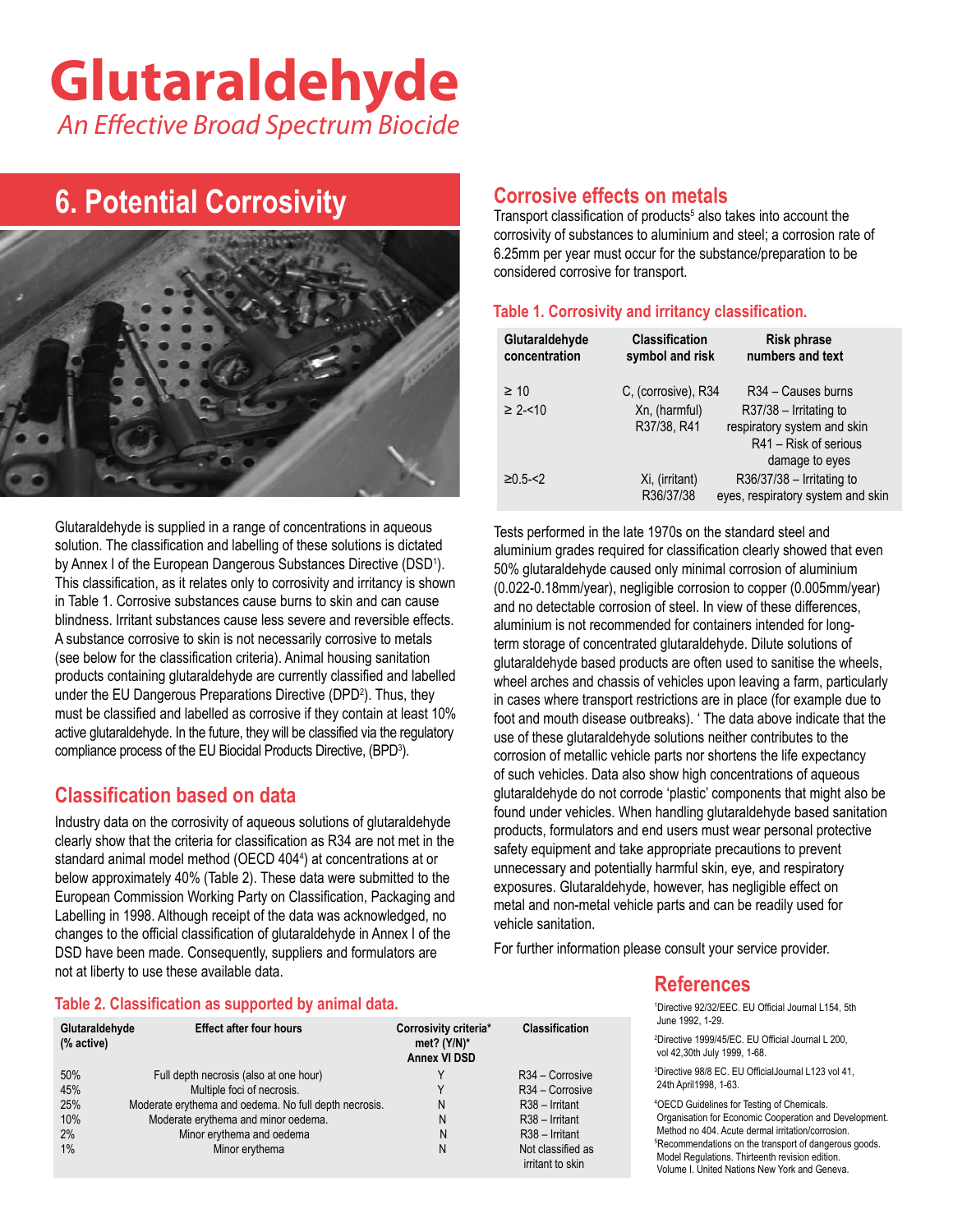### **7. The Environment**



Since micro-organisms are important to many aspects of human life (for example in waste water treatment plants, in digestion, in food production), wholesale elimination of them does not, at first glance, appear to be beneficial to the environment.

However, many micro-organisms also cause disease, infection and food spoilage. Biocides are therefore necessary to control or kill harmful micro-organisms. One such biocide, glutaraldehyde, is widely used in products for disinfection, sanitisation, preservation and slimicidal application in industry, hospitals and on farms. In addition to having a large spectrum of biocidal activity, glutaraldehyde has a very good environmental profile. Glutaraldehyde does not impact the environment because:

- It is readily biodegradable<sup>(1)</sup> in fresh water (below 5mg/L).
- $\cdot$  It is biodegradable in marine environments<sup>(2)</sup> (sea water).
- • Biodegradation results in the mineralisation of the compound to water and carbon dioxide<sup>(3)</sup>.
- The octanol/water partition coefficient value is very low(4), showing that glutaraldehyde is very water soluble and highly unlikely to bio-accumulate in the fatty tissues of aquatic organisms.
- It has little tendency to adsorb to soils and sediments due to its high water solubility and low soil adsorption coefficient<sup>(5)</sup>.
- It is removed in waste water treatment plants by more than 95% by biodegradation and other degradation processes.
- It does not inhibit reproductive success in fish $(6)$  or crustacea $(7)$ .
- It is degraded in the atmosphere by reaction with UV light and oxidation by hydroxyl radicals<sup>(8)</sup>.
- There are no available data indicating that glutaraldehyde acts as an endocrine modulating chemical to wildlife species.

Like many chemicals, high concentrations of glutaraldehyde can be moderately toxic to fish<sup>(9)</sup>, crustacea<sup>(10)</sup> and green planktonic algae<sup>(11)</sup>. However, such potential adverse environmental effects are readily

mitigated by supply of dilute solutions for final use, clear instructions not to empty product into drains etc and the degradation and deactivation during its normal mode of action by reaction with amines and other proteinaceous material producing non-toxic and biodegradable substances. Since, particularly in farm sanitation applications, products are not discharged into drains or water courses, any waste streams that might contain residual amounts of glutaraldehyde will have little impact on wastewater treatment bacteria due to dilution and deactivation etc prior to reaching the treatment works<sup>(12)</sup>. In farm sanitation applications, spent glutaraldehyde solutions will not, therefore, impact surface waters. When glutaraldehyde based disinfectants, sanitisers, preservatives or slimicides are used at the recommended concentrations and disposed of in accordance with the supplier's instructions, these formulations should not adversely impact the environment.

For further information on the biological properties of glutaraldehyde or products based upon this biocide please consult your service provider.

### **References**

- (1)74% in nine days: OECD 301-A (biodegradation). (2)73% in 28 days: OECD 306(biodegradation). (3)67.7% 14CO2 in 30 days, sediments and river water test FIFRA162-4. (4)log Po/w = -0.33: OECD 107 (Octanol/water partition coefficient). (5)Koc between 120 and 500: FIFRA163/1 (soil partition coefficient). (6)MATC = 2mg/l (OECD 210) (Early life stage study). (7)NOEC for reproduction =0.9mg/l (OECD 211) (21 day reproduction study). (8)Analogy to the homologous dialdehyde, Glyoxal (IUCLID). (9)LC50 from 5.4 to 11.0mg/l: FIFRA 72/1 (acute fish toxicity)  $(10)$ LC50 = 5.0ppm (Daphniamagna) (acute toxicity).
- $(11)$ LC50 = 0.97mg/l (OECD 201) (acute toxicity).
- $(12)$ NOEC = 16mg/l (OECD 209) (acute bacteria respiratory inhibition).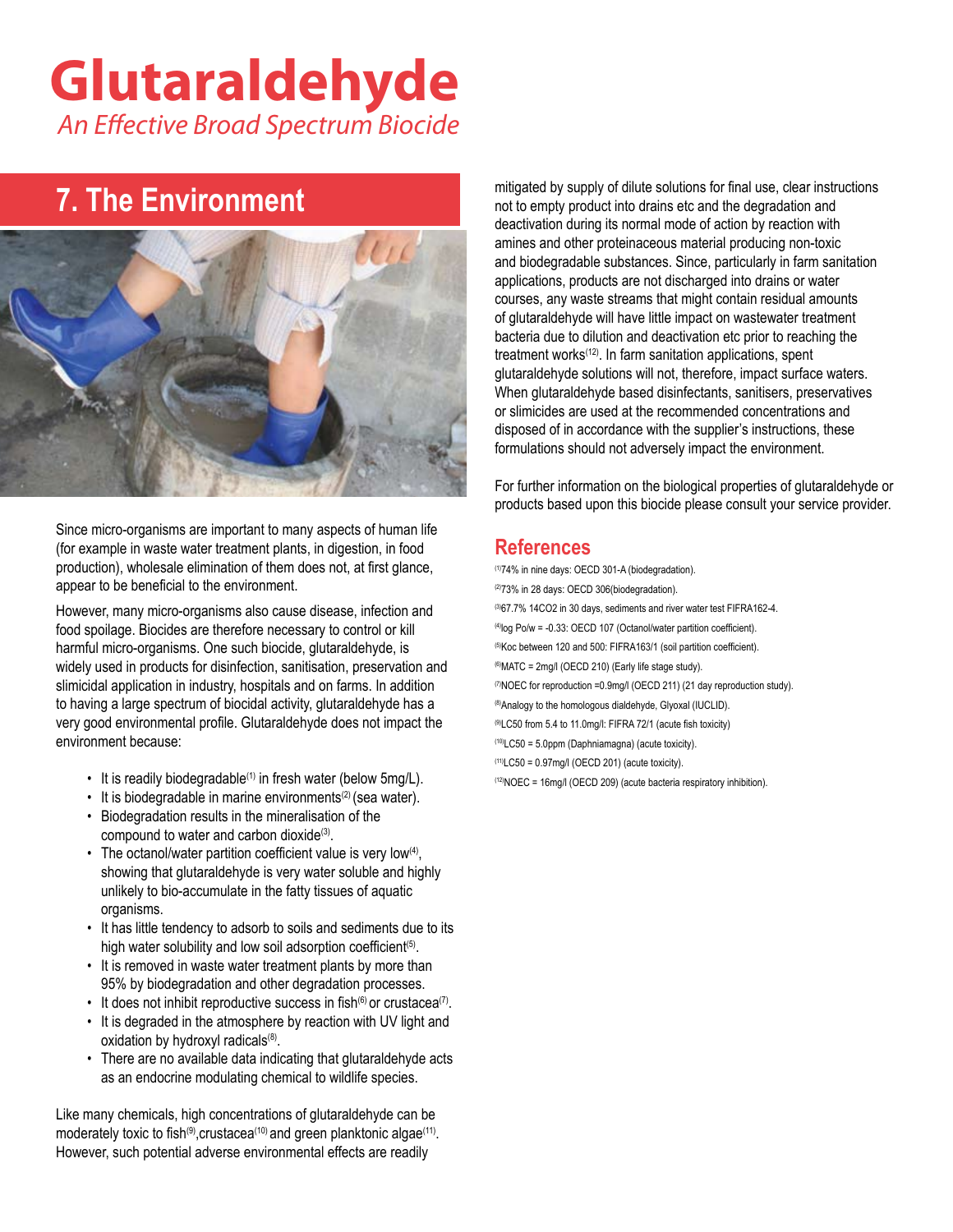### **8. Global Approvals**



Glutaraldehyde is marketed globally as the active biocide in many products formulated for medical, industrial and animal biosecurity applications. Regulatory and governmental agencies across the globe have undertaken extensive and in-depth reviews of the data available for glutaraldehyde and glutaraldehyde based sanitisers and disinfectants. Based on these evaluations, glutaraldehyde and products based upon it have been found to be efficacious. Additionally, glutaraldehyde has received specific regulatory approvals as an active substance/biocide from many national authorities. Glutaraldehyde based products are used in, and in some cases have authorised approvals for use in, food processing, cosmetics, paper manufacture, cooling water, oil field and in biosecurity applications for control of micro-organisms in animal production facilities and farm equipment. Examples of the latter include poultry and turkey houses, swine housing and farrowing areas, barns and large animal buildings, hatcheries, setters and chick processing facilities, cages and transport vehicles. Data submissions for animal biosecurity applications have been scrutinised by regulatory authorities around the world.

Table 1 below summarises by geography those countries which have issued approvals to glutaraldehyde based sanitisers/disinfectants for use in farm biosecurity.

#### **Table 1. Global registrations for glutaraldehdye based products in animal biosecurity.**

| Asia                                                                                                                                                         | Australia, China, Indonesia, Japan, Malaysia,<br>Philippines, South Korea, Taiwan, Thailand and<br>Vietnam                                                                                  |  |
|--------------------------------------------------------------------------------------------------------------------------------------------------------------|---------------------------------------------------------------------------------------------------------------------------------------------------------------------------------------------|--|
| Africa                                                                                                                                                       | Algeria, Egypt, Morocco, Israel, Jordan, Nigeria,<br>South Africa, Sudan, Syria and Tunisia                                                                                                 |  |
| Europe                                                                                                                                                       | Austria, Belgium, Denmark, Finland, France,<br>Germany, Greece, Hungary, Ireland, Latvia, Lithuania,<br>Malta, Netherlands, Norway, Poland, Portugal,<br>Romania, Spain, Switzerland and UK |  |
| Latin America                                                                                                                                                | Argentina, Bolivia, Brazil, Bolivia, Chile, Colombia,<br>Peru and Venezuela                                                                                                                 |  |
| North America                                                                                                                                                | Canada. Mexico and United States                                                                                                                                                            |  |
| <sup>1</sup> Regulatory clearances are granted to the registrant of the sanitiser/disinfectant product.<br>Contact your supplier for its specific approvals. |                                                                                                                                                                                             |  |

For a complete listing of approvals, contact your glutaraldehyde supplier. Due to a wealth of supporting data, glutaraldehyde based sanitisers and disinfectants have a history of detailed and wide-spread regulatory review and approval in animal biosecurity and other applications. For more information on glutaraldehyde based products, please contact your sanitiser or disinfectant supplier.